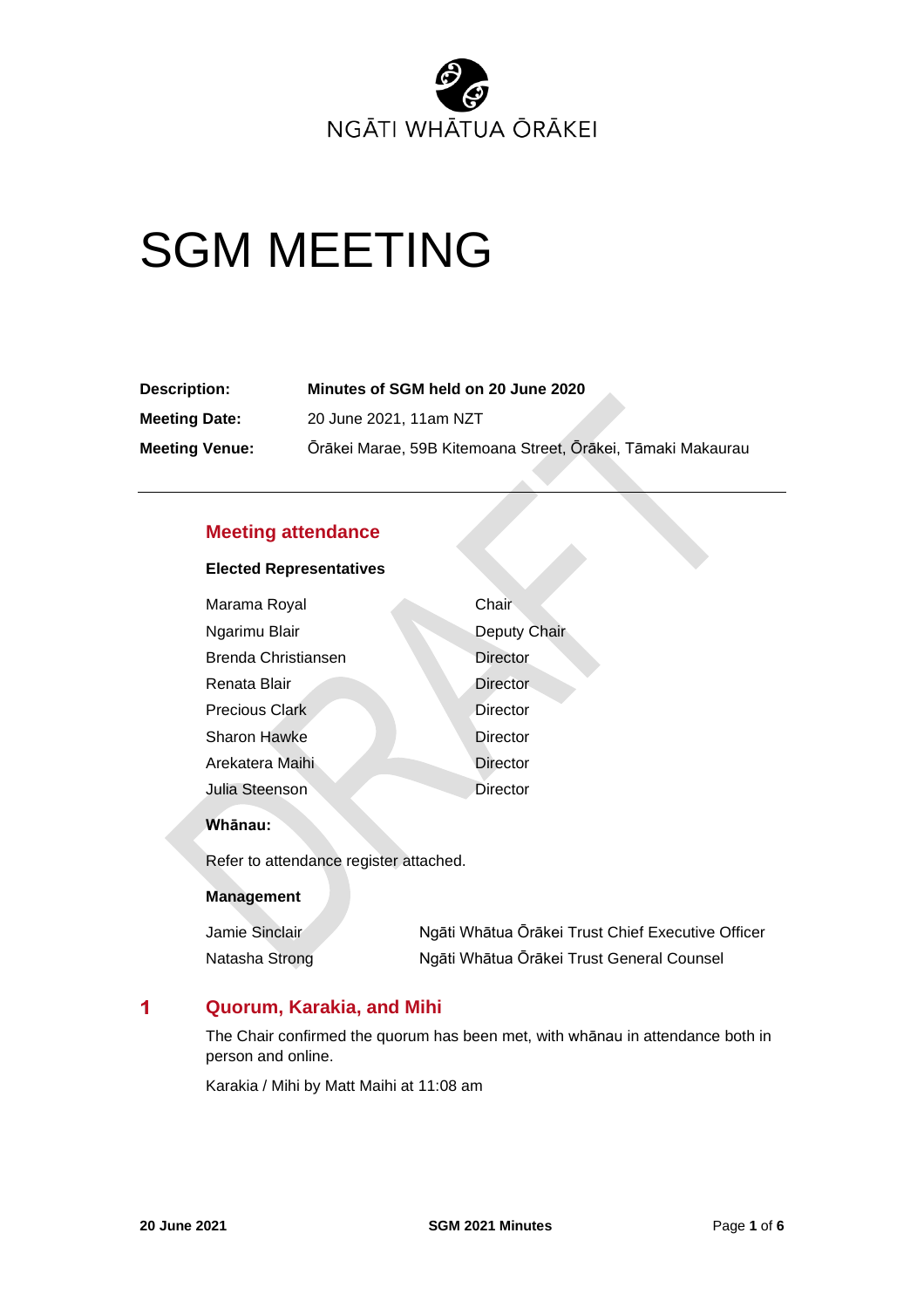

#### $\overline{2}$ **Chair's Welcome**

The Chair welcomed all whānau present today, in person and online. She outlined the purpose of the hui is to outline the reason for the Trust Deed amendments being asked of whānau and to receive the votes. She noted that both online and in person voting closes today at 12 pm.

#### 3 **Quorum and Apologies**

A minimum of 100 adult Ngāti Whātua Ōrākei members were present throughout the hui. Accordingly, a quorum was present throughout the hui. The following apologies were taken from the floor:

Clay John-Paul, Anahera Pono-Morehu, Kangu Cullen, Clarke Tamariki, Rihipena Borell, Bob Takanini (Hawke), Lisa Te Ua, Hariata Warren, Jack Rameka, Tirika Tamariki, Carmen Paki, Shelley Fayes, Ngahuia Robb, Ngaio Kemp, Maia Blair, Niwa Blair, Harry Peters, Henry Kemp, Eleanor Maihi, Rangipipi Bennett, Dylan Hawke, Takutai Watts, Dave Watts, Dayna Hawke, Awatea Hawke, Grant Hawke, Rangipipi James, Rachel Sullivan, Aunty Pati's 18 grandchildren and 18 greatgrandchildren, Gloria Martell.

*Resolution:* That the apologies are accepted.

*Moved by***:** Tihei Tamariki

*Seconded by:* Alec Hawke.

**The resolution was carried.**

*The following apologies were received online after the resolution was passed;*

Helena Rollo, Marama Tukerangi, Rochelle Borchert, Lance Rollo and Natasha Mana, Fern Waata, Waaka Waata.

#### $\blacktriangle$ **CEO Update**

- **4.1** The CEO provided an overview of the proposed amendment to the Trust Deed to increase the loan to value ratio. He confirmed the requirement in the Trust Deed to hold a Special General Meeting with a 75% majority of eligible whānau voting in support for the resolution for it to pass.
- **4.2** The CEO confirmed the proposed increase of the LVR was from 30% to 40%, to enable the Trust to do more for whānau. He noted the LVR had been set at 30% since the Trust's inception in 2011 and, in light of the Trust's growth, it is no longer fit for purpose. He noted the proposed LVR increase would:
- 4.2.1 provide the Trust with the capacity to achieve and deliver for whānau as had been requested;
- 4.2.2 increase the capacity to purchase more of the Kupe Street ridge and accelerate the housing programme. It will also support the continued distribution of grants and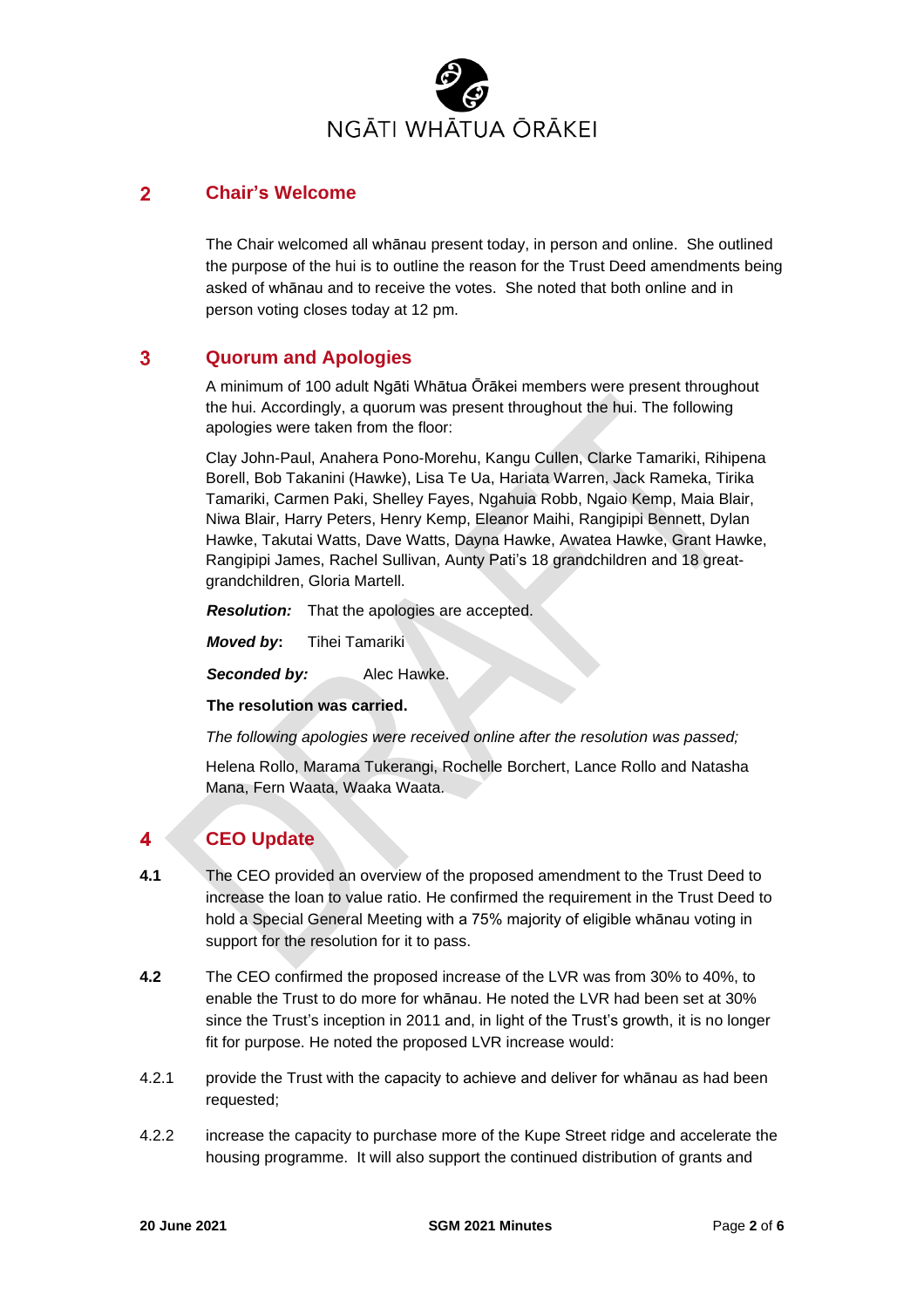

whānau services and accelerate the building programme on the North Shore, creating long term benefits for whānau;

- 4.2.3 enable the Trust to take advantage of new investment opportunities whilst appropriately managing risk.
- 4.2.4 enhance risk management by providing greater capacity to borrow so the Trust has headroom to absorb market volatility and, in the event of a market downturn, not have to sell its assets. The Trust considers its decision making to be conservative, the proposed LVR lift will not change that, but will enable the Trust to more effectively manage the risk.
- **4.3** The Trust is therefore asking whānau to approve the following resolutions:
- 4.3.1 To increase the maximum level of the Group's borrowing from 30% of the value of the landholdings of the Ngāti Whātua Ōrākei Group (excluding the Hapū̄Lands and the Inalienable Lands) to 40% of the value of the landholdings (excluding the Hapū̄ Lands and the Inalienable Lands) and Commercial Assets of the Ngāti Whātua Ōrākei Commercial Subsidiaries.
- 4.3.2 To relax the interest cover ratio from 50% of EBIT derived from the Protected Lands, Inalienable Lands and the other land holdings in the Trust (apart from the Hapū̄Lands) to 67% of EBIT reported by the Commercial Subsidiaries.
- **4.4** The CEO noted:
- 4.4.1 that proposed increases are not considered a target, so the Trust will not be setting out to maximise borrowing;
- 4.4.2 the hapū lands are not included; and
- 4.4.3 various whānau hui have been held in person and online, acknowledging it is relatively complex, the Trust is hopeful that the information provided to date has been sufficient.

#### 5 **Other Matters**

- **5.1** Tama Davis provided an updatd on the vaccination centre and the Chair applauded Whai Māia for leading this initiative.
- **5.2** The Chair noted the Ahurei practices being held to learn haka, mōteatea, and waiata ringa, allowing Ngāti Whātua to stand united and perform these together. She noted this will allow Ngāti Whātua Ōrākei to show everyone who we are when hosting Te Matatini.
- **5.3** The E Kore E Riro documentary was shown.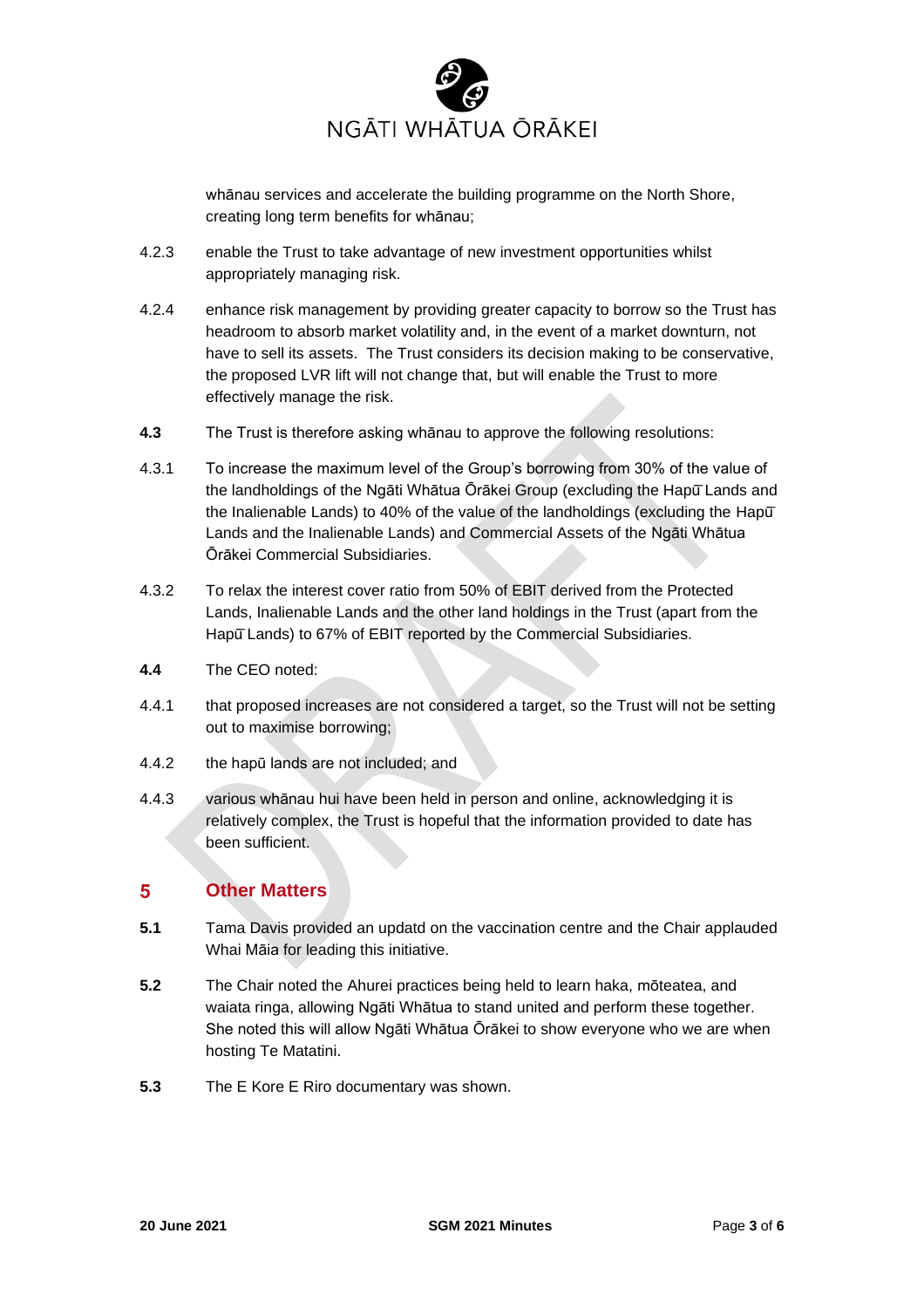

#### $6\phantom{1}$ **Voting Results On Proposed Resolution**

**6.1** 3,359 voting packs were issued to registered adult members. Members were able to vote by post, online or at the SGM. Postal Votes closed at 5 pm, Tuesday 15th June. Online votes closed at 12 pm, Sunday 20th June.

500 members voted, 14.89% of those sent voting packs.

## **6.2 Resolution**

The results of the resolution were announced:

348 (69.6%) voted for, 151 (30.4%) voted against – **NOT PASSED**

The Chair thanked the whānau for voting.

*The meeting closed at 12:20 pm with a Karakia by Renata Blair*

**Signed as a true and accurate record**

**Marama Royal (Chair) Date**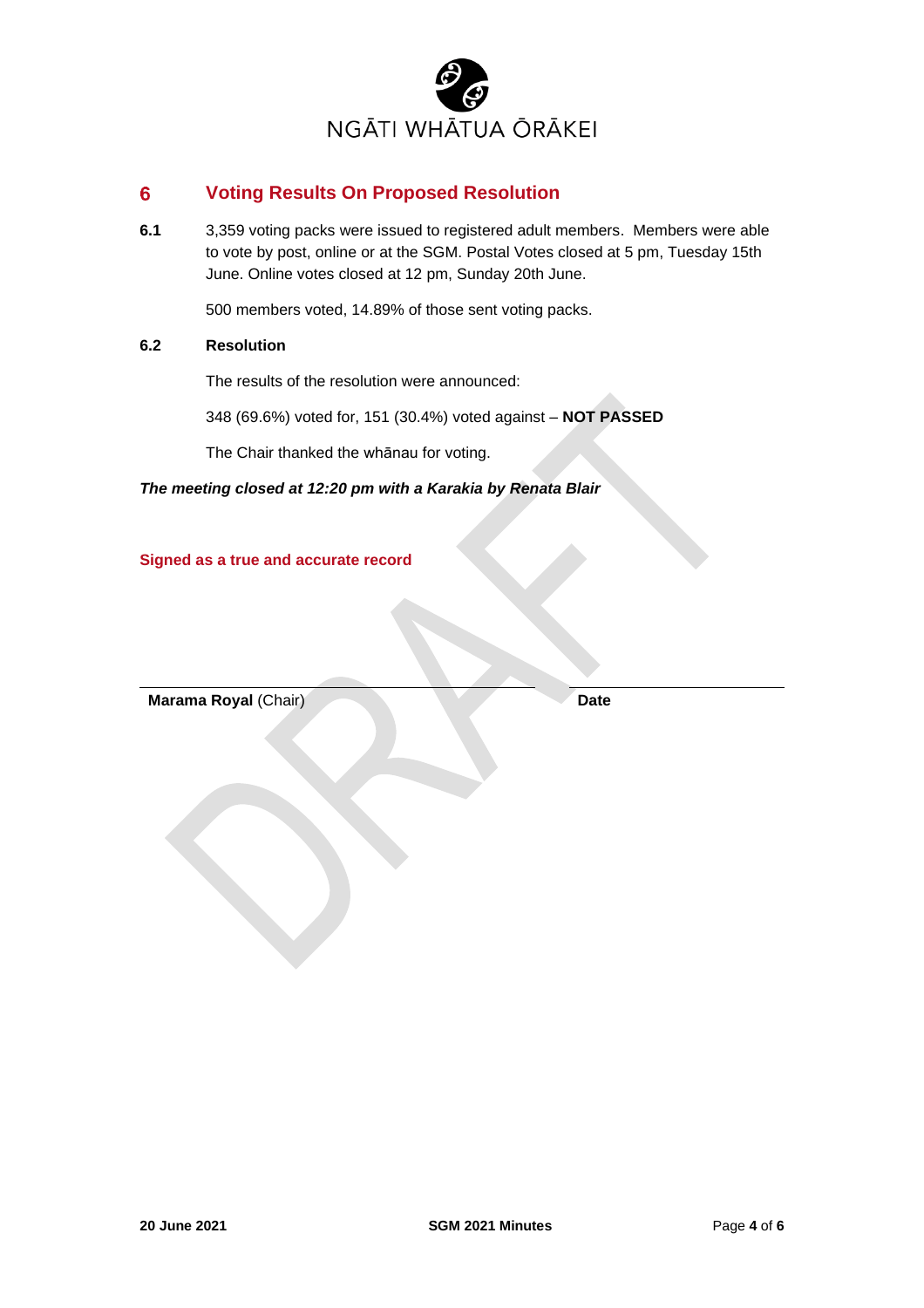

## **APPENDIX 1 WHĀNAU IN ATTENDANCE**

| Ada Stephens                  | <b>Echo Shortland-Tucker</b> | Katrina Allen         |
|-------------------------------|------------------------------|-----------------------|
| Alec Hawke                    | Elizabeth Kanivatoa          | Kawharu Talbot        |
| Anahera Morehu                | <b>Elizabeth Davis</b>       | Kaycee Hotu           |
| Anahera Rawiri                | Elizabeth Kanivatoa          | Kayla Gukibau         |
| Angel Palermo-Witika          | Elizabeth Teua               | Kelly Hira            |
| Anita Poko                    | Emma Witika                  | Kema Hawke            |
| Arekatera Maihi               | <b>Eric Povey</b>            | Ken Kerehoma          |
| Arianna Hart                  | <b>Eric Povey</b>            | Kiri Jordon           |
| Asher Pihema                  | Eve Steenson                 | Kirimoana Willoughby  |
| Ashley Toatoa                 | Fiona Smith                  | <b>Krystal Talbot</b> |
| Atakura Hunia                 | <b>Frederick Povey</b>       | Lana Dalley           |
| <b>Aurtum Martin</b>          | <b>Gareth Davis</b>          | Lawrence Makoare      |
| Awhina Pouesi-Siakisini       | Gina Talbot                  | Leah Harriman         |
| Barry Jnr Welsh               | Gloria Smith                 | Leah Warbrick         |
| Beau Le Dawn Hartwell         | Hariata Peita                | Leeann Corvette       |
| <b>Bob Wirihana Hawke</b>     | Hariata Warren               | Leeann Popata         |
| Brenda Christiansen           | Hayley Kipa                  | Lenore Hope           |
| <b>Brenda Talbot</b>          | Hemi Pairama                 | Lisa Pahau            |
| C Hotu                        | <b>Henry Teua</b>            | Lois Talbot           |
| Caroline Pihema               | Hoani Roa                    | Maeva Kearns          |
| Caroline Queenie Wieldraaijer | <b>Honore Pouesi</b>         | Malcom Kerehoma       |
| <b>Celsey Hunt</b>            | <b>Hore Makoare</b>          | Malia Kaihe           |
| Cerise Hargreaves             | Jae Mason                    | Manu Sione            |
| Cherry Blossom Rameka         | Jahkodii Morunga             | Marama Royal          |
| Chytana Phillips              | Jamie Cook                   | Marcel Thompson       |
| Clarke Tamariki               | Jasmine Soa                  | Marcia Hopa           |
| Clay Hawke                    | Jason Hawke                  | Margaret Swan         |
| <b>Clinton Hotu</b>           | Jesse Thompson               | Maria Paterson        |
| Coralie Mitchell-Rameka       | <b>Joanne Peters</b>         | Mariana Jack          |
| Craig Grey                    | Joe Hawke                    | Marie Bamforx         |
| <b>Cullen Scott</b>           | John Kapa Hawke              | Marsh Grey            |
| Daley Williams                | Jordan Warbrick              | Maru Taylor           |
| Dan Akarana                   | Joseph Royal                 | Maruata Reweti        |
| Dane Grey                     | Julia Steenson               | Maryanne Madden       |
| Daniel Tumahai                | Kaitlin McGrath              | Matt Maihi            |
| Danur Uruamo                  | Kali Phillips                | Meiha Hawke           |
| Daphne Beattie                | Kandy Corvette               | Melvin Kerehoma       |
| Dayna Hawke                   | Kanimato Pouesi              | Merania Kerehoma      |
| Deborah Taylor Matiu          | Karen Murphy                 | Mere Gillman          |
| Delwyn Tumahai                | Karla Matua                  | Meringaroto Anderson  |
| Desiree Donaldson             | Kataraina Davis              | Mervyn Kerehoma       |
| Donna Davis-Kopa              | Kataraina Ewe                | Mia Skipwith          |
| Dorothy Harrison              | Kathleen Willison            | Michael Steedman      |
| Michelle Beattie              | Reihana Gillman              | Te Arepa Morehu       |